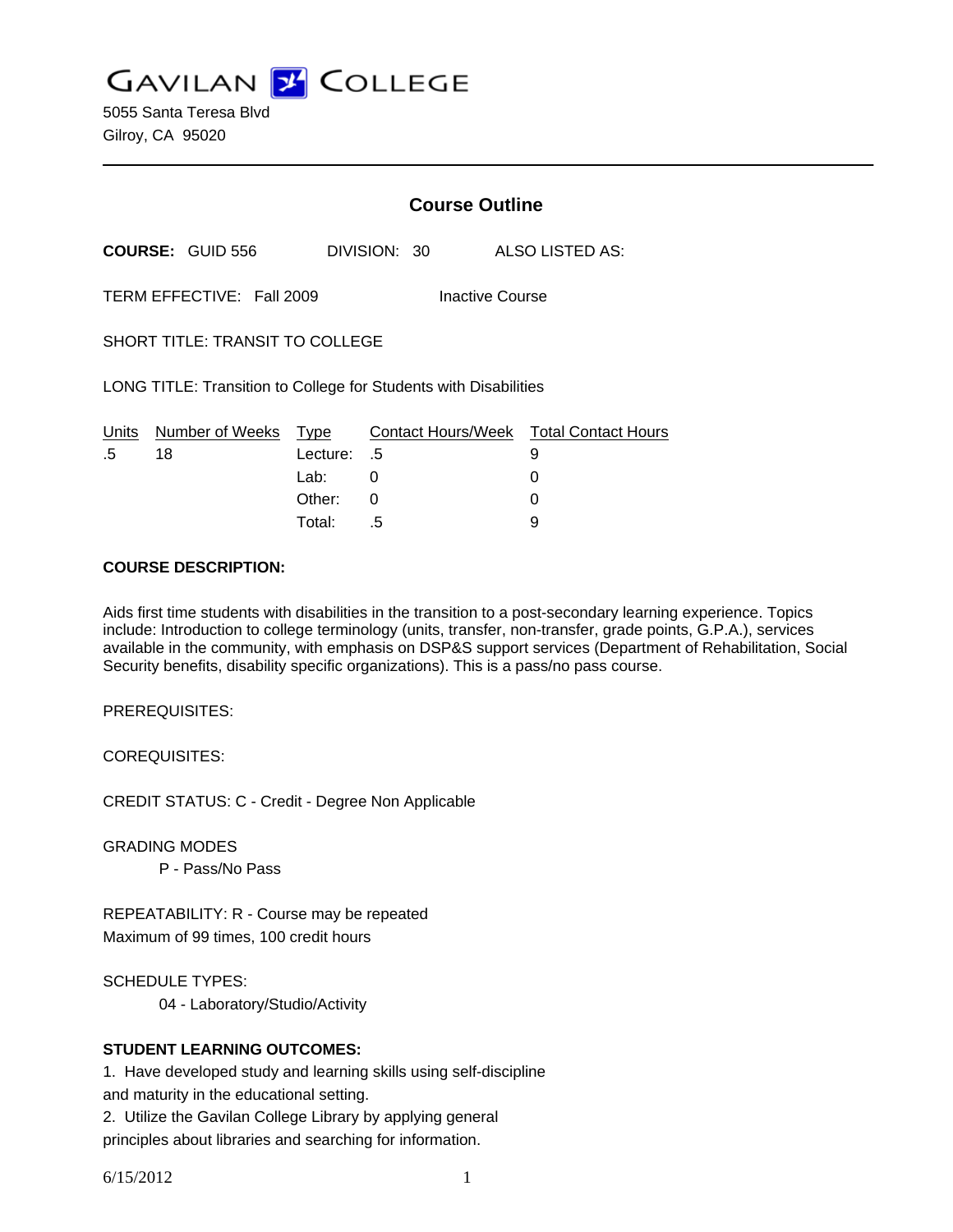3. Identify and plan education goals and implement strategies for success.

## **CONTENT, STUDENT PERFORMANCE OBJECTIVES, OUT-OF-CLASS ASSIGNMENTS**

Inactive Course: 04/27/2009 Inactive Term: Fall 2009 1 1 Introduction - Overview of community colleges, overview of Gavilan College Examine support services, especially DSP&S. 2 1 Introduction to Library Resources Tour and Orientation. Orientation to circulation desk and library rules. How to use collections, reserves, etc. 3 1 Overview of community agencies, resources, such as State Department of Rehabilitation, Workability programs, information organizations for specific disabilities. 4 1 Study skills and time management. Listening to lectures and taking notes. Reading a text, working with a tutor. Preparing for exams. Organizing time. Methods and strategies specifically for the disabled will be utilized. 5 1 Overview of Americans with Disabilities Act, 504, and other legislatives regarding the rights of persons with disabilities as well as self advocacy issues. 6 1 How to determine, request and use DSP&S accommodations, notetakers, interpreters, facility equipment modification. Use of special equipment. 7 1 Review course materials, i.e., catalog, course schedule, attendance requirements, graduation requirements for graduation and/or transfer.

Course repeatability, add/drop procedures, leave of absence policies and procedures.

8 1 Develop Individual Education Plan utilizing STARS

Resource Transfer guides.

9 1 Final

Each week the student will read assigned materials and complete appropriate projects to meet the one-to-two lecture out-of-class standard.

# METHODS OF INSTRUCTION:

Lecture demonstration/return demonstration, small group.

# **REPRESENTATIVE TEXTBOOKS:**

OTHER MATERIALS REQUIRED TO BE PURCHASED BY THE STUDENT: Gavilan College Catalog, Gavilan College Student Handbook, DSP&S Student Handbook.